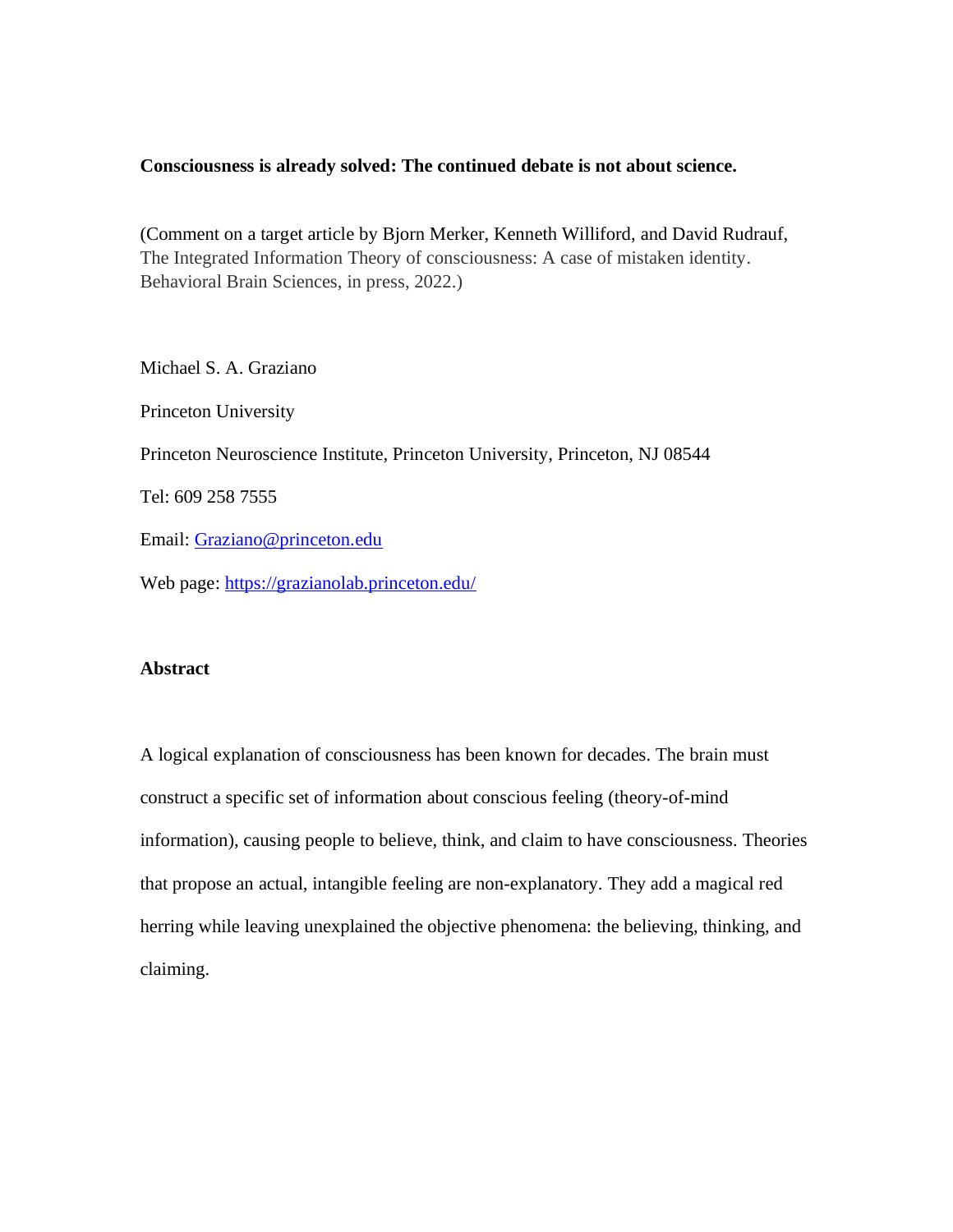## **Main Text**

The integrated information theory (IIT), a popular theory of consciousness, has conceptual flaws, and the article by Merker *et al.* (2021) brilliantly dismantles it. I wholeheartedly agree with the critique. Moreover, I admit to some frustration with the field of consciousness studies. The explanation of consciousness has been known for decades. It is as though, on the one hand, we have the logic that  $2+2=4$ , while on the other hand, a public debate still rages. The 2+2 argument was described at least as far back as Dennett (1991) or even Nisbett and Wilson (1977). It has been called illusionism (Frankish, 2016), though I argue the name is misleading (Graziano, 2019). To explain the 2+2 argument, I will outline two principles.

*Principle 1:* Information that comes out of a brain must have been in that brain. Perhaps we can call it a computational conservation of information. Logically, nobody can think, believe, or insist on any proposition unless that proposition is represented by specific information in the brain – and in a form that affects the systems responsible for thinking, believing, and claiming.

If you believe that you have a subjective, phenomenal experience – an experience of some of the information content in your head – then that belief obeys principle 1. You think it, believe it, and claim it, because your brain contains information descriptive of it.

"But what causes the experience, the *feeling*?"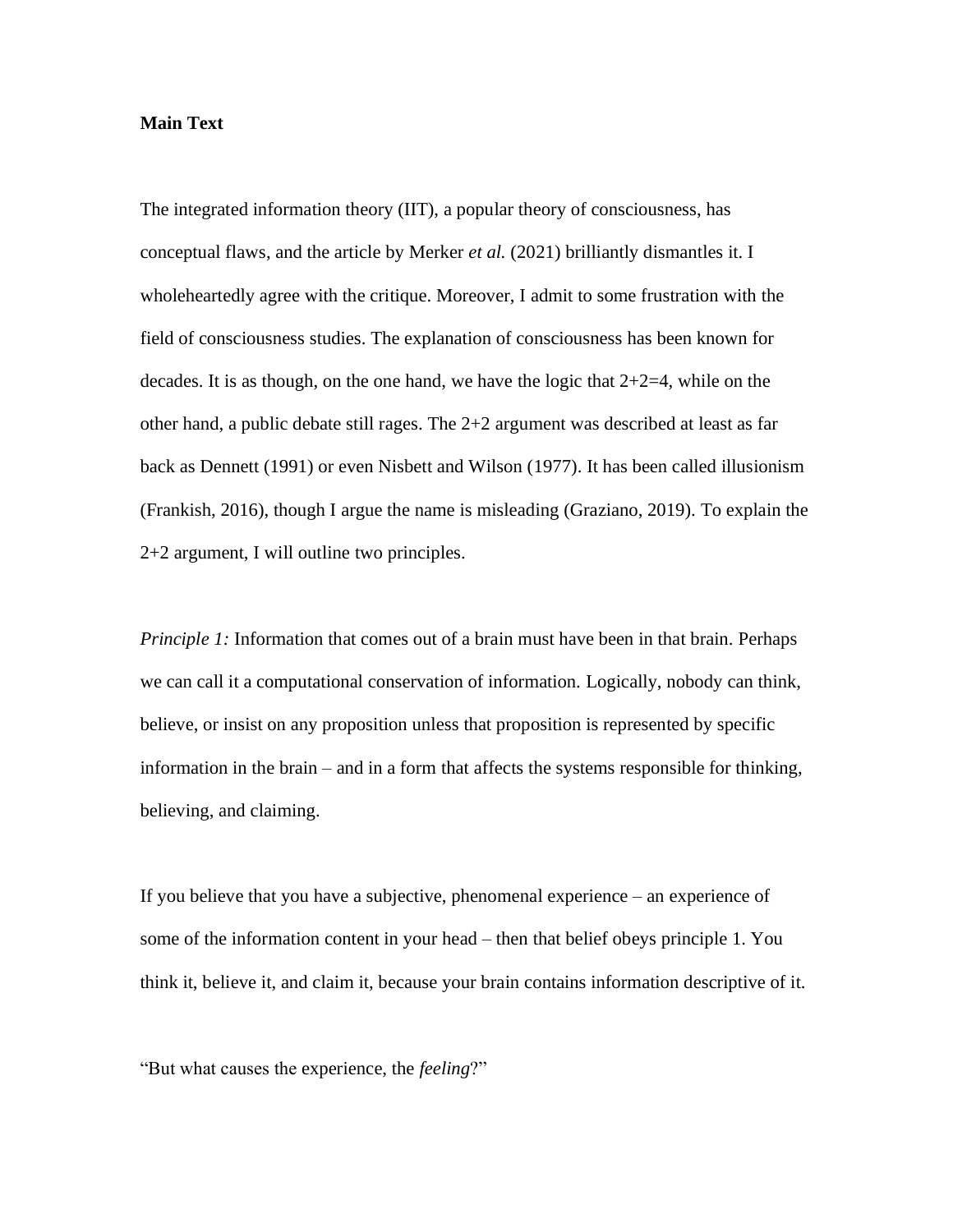You have information that tells you that you have a feeling. That is why you believe you have a feeling.

"No, I definitely have the feeling. I know it, because I can feel it right now."

That argument is tautological. To argue for the presence of feeling because you feel it, is to state, "it's true because it's true." To query whether you have a subjective feeling, your cognition accesses data, and the data constrains your belief and your answer. The presence of *information about feeling* fully explains the phenomenon.

By principle 1, the question of consciousness becomes: why does the human brain (and perhaps the brains of other animals) construct a specific set of information that describes an intangible property of phenomenal experience? Put this way, the question is lifted out of the domain of unsolvable mystery and into biological and evolutionary significance. The brain presumably constructs information sets for specific, adaptive reasons. Why does it construct this particular one?

*Principle 2:* The brain builds information sets, or models, of reality; but the models are never fully accurate or detailed. In every case in which the comparison has been made, the model differs from the item being modeled. The paradigmatic example is color, for which the visual system constructs a greatly simplified model of the complex reflectance spectra of surfaces.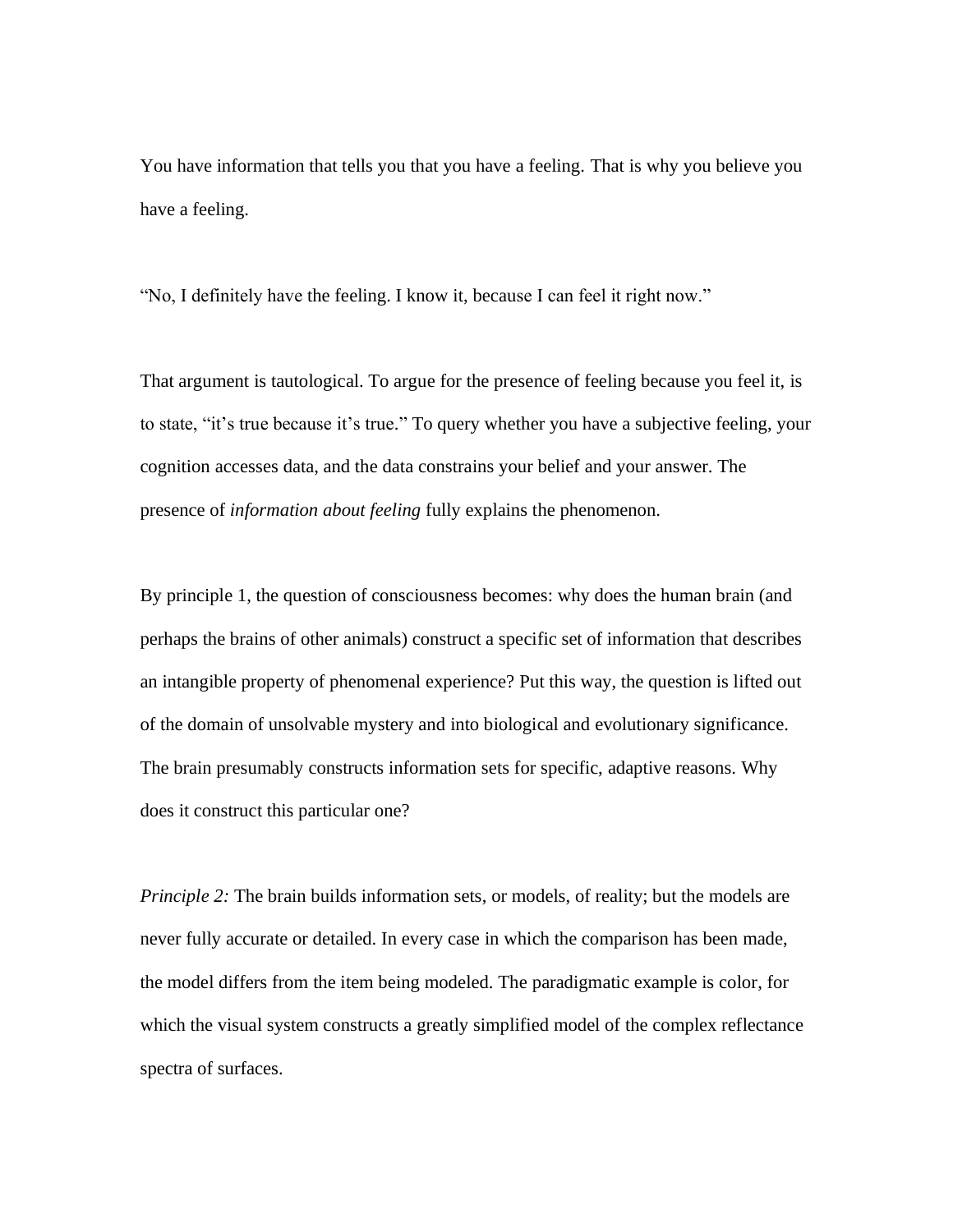Suppose that (on principle 1) your brain constructs a model, a root set of information from which it derives the claim that you have a conscious feeling. Now suppose that the model is not an empty illusion, but represents something physically real inside you. What is that physically real thing? By principle 2, the model differs from the real item. Science is under no obligation to look for, or to explain, a physical process that has exactly the same properties as the phenomenal "feeling" that you think and believe you have. In analogy, when the police draw a sketch of a suspect, nobody looks for a man whose face is made of gray pencil lines. We look for the man *represented by* the simplified caricature. Just so, the scientific task is to look for a physical brain process for which your introspective claims of conscious experience act as a crude, simplified model.

In my work, I hypothesized that the physically real item in question is attention. Selective attention is when a subset of information, especially in the cerebral cortex, is processed deeply and at high signal strength, thereby impacting downstream systems. In the theory, you believe you have a subjective experience of something; the belief derives from an automatically constructed model; the model is a detail-poor, schematic representation of your attention on that thing; and modeling one's own attention is necessary to control attention. This theory is called the Attention Schema Theory (AST). I have argued for it based on data on the relationship between attention and awareness, neuroscientific data, and, most recently, artificial neural networks (Graziano and Kastner, 2011; Kelly *et al.*, 2014; Webb and Graziano, 2015; Webb *et al.*, 2016; Wilterson *et al.*, 2020; Wilterson and Graziano, 2021; Wilterson *et al.*, 2021).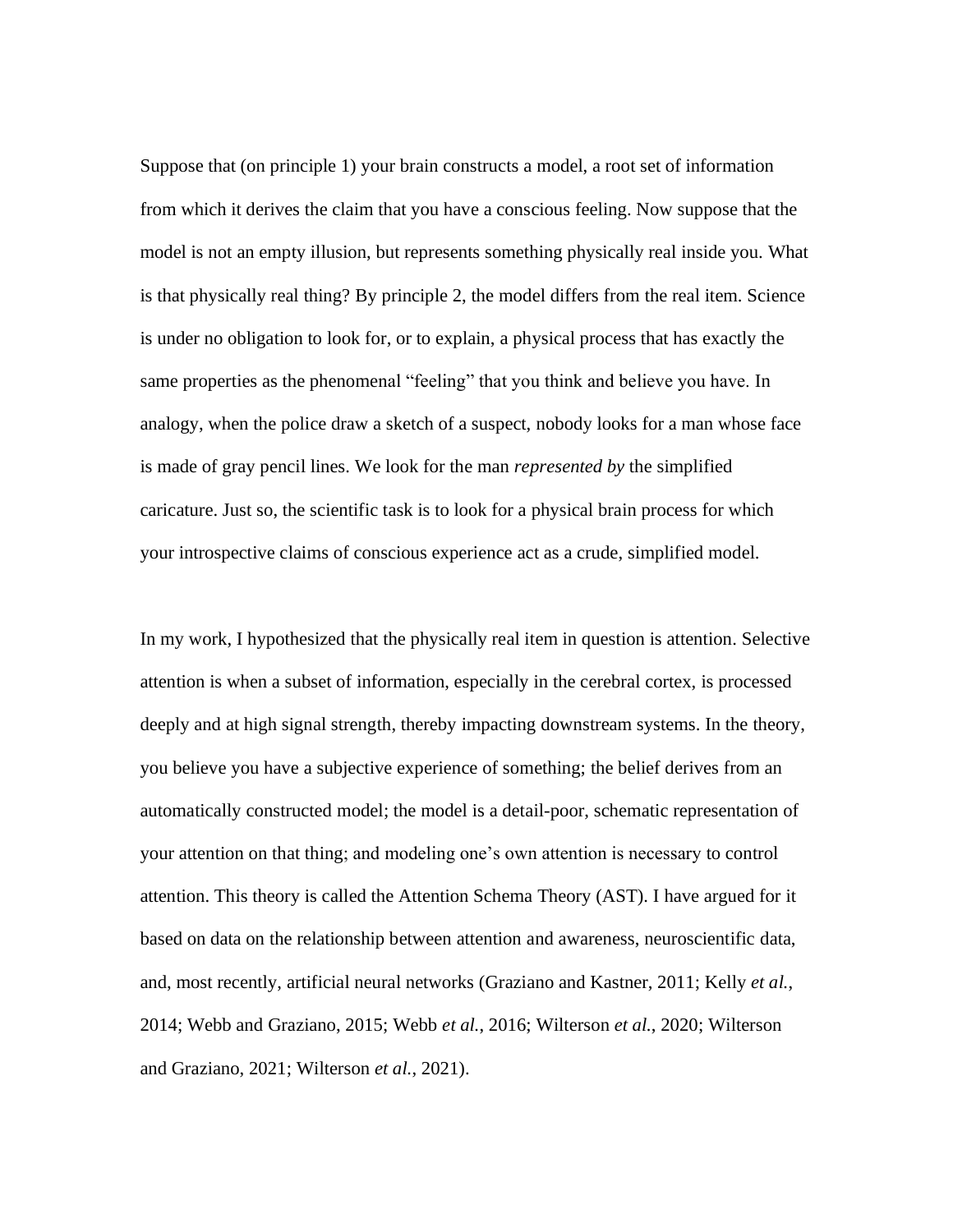One does not need to accept AST in specific, however, to realize that consciousness has already been explained, in general, by principles 1 and 2. Only by ignoring logic can any other class of explanation remain standing. IIT, like so many theories of consciousness, violates both principles as follows.

IIT purports to explain the presence of a conscious feeling. In contrast, by principle 1, science can explain how a specific set of information about conscious feeling (theory-ofmind information) is constructed in the brain, causing people to believe, think, and claim to have consciousness. If you posit the presence of an actual feeling, whatever that additional essence might be, it is non-explanatory. It leaves unexplained the objectively known phenomena: the believing, thinking, and claiming.

In IIT, to discover the source of consciousness, one must start with the specific properties that people introspectively believe to be present in consciousness – such as unity and richness – and find something measurable that has those same properties. In contrast, in principle 2, the introspected information set is not literally correct, but is instead a crude, schematic model of something else. Science is not obliged to find a real entity that perfectly matches what the schematic model tells us we have. Rather, our scientific job is to identify the real, physical, brain process that is imperfectly modeled by information in the brain, such that, on the basis of that crude information, we believe we have consciousness.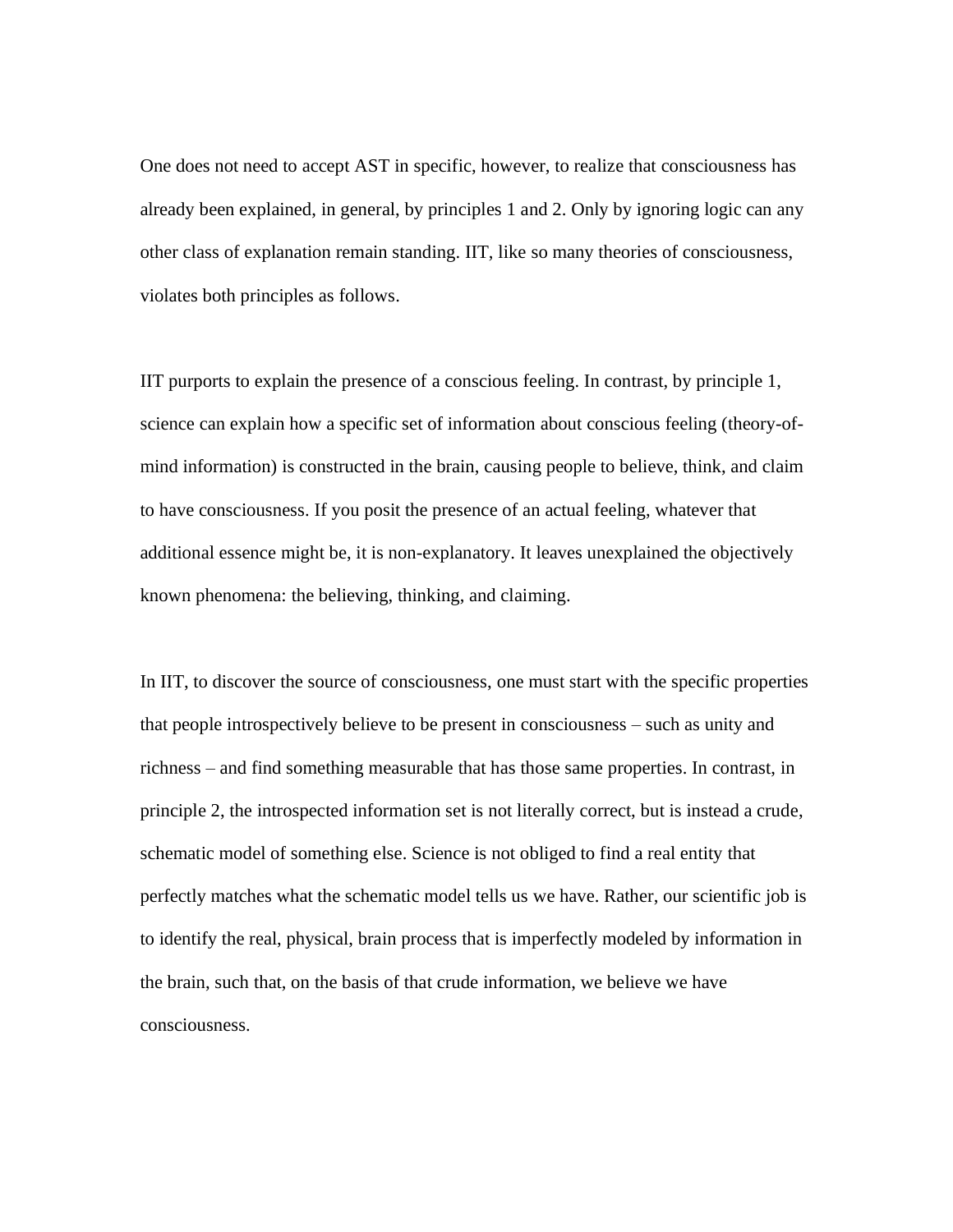**Conflict of interest statement:** The author has no conflict of interest with respect to this article.

**Funding statement:** This work was supported by the Princeton Neuroscience Institute Innovation Fund.

## **References**

Dennett, D. C. (1991). *Consciousness Explained.* New York: Little-Brown.

Frankish, K. (2016). Illusionism as a theory of consciousness. *Journal of Consciousness Studies, 23,* 1-39.

Graziano MSA, Kastner S (2011). Awareness as a perceptual model of attention. Cognitive Neuroscience, 2, 125-133.

Kelly YT, Webb TW, Meier JD, Arcaro MJ, Graziano MSA (2014). Attributing awareness to oneself and to others. Proceedings of the National Academy of Sciences USA, 111, 5012-5017.

Merker B, Williford K, Rudrauf D (2021). The Integrated Information Theory of consciousness: A case of mistaken identity. Behavioral and Brain Sciences, In press.